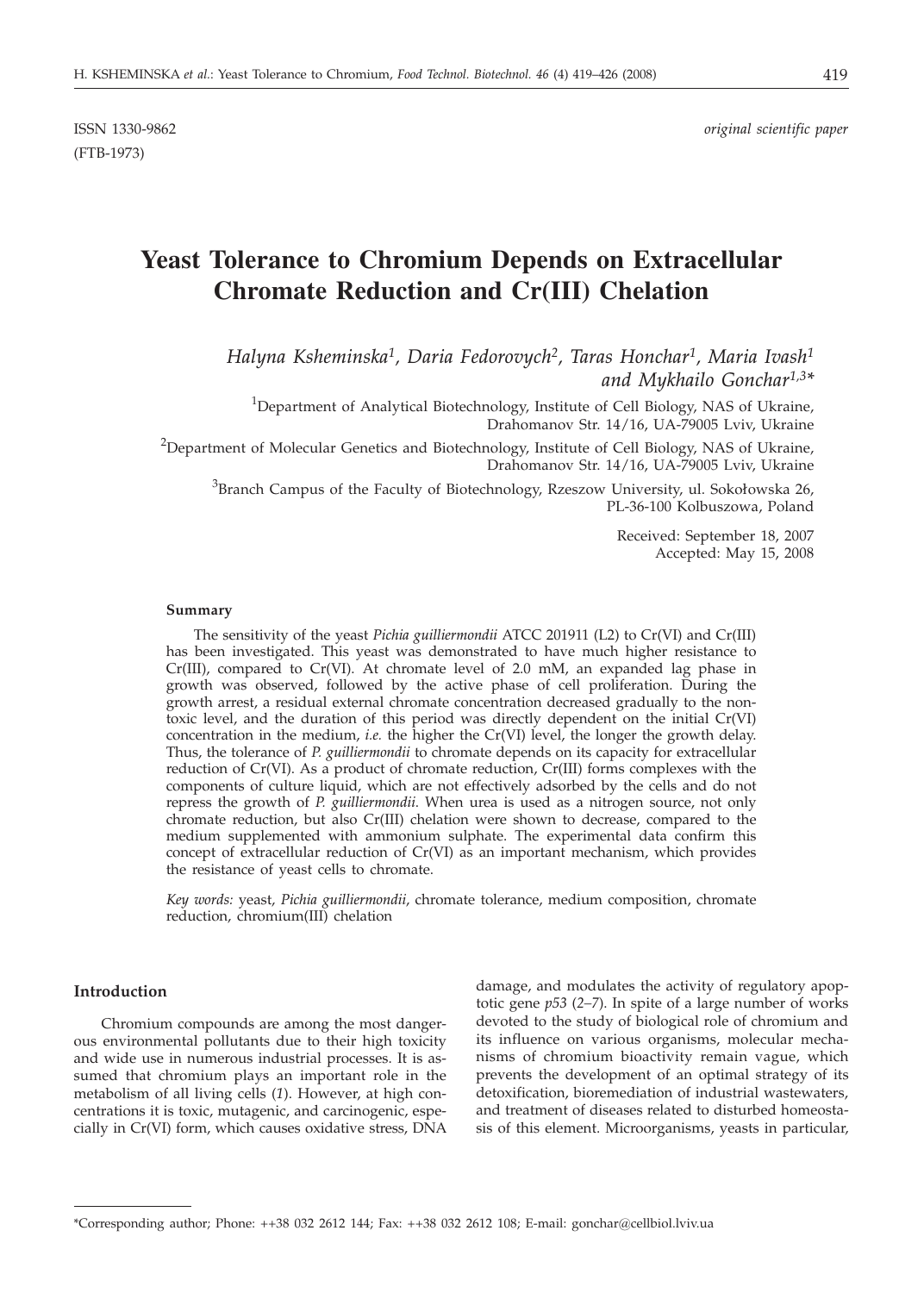are the convenient objects for such studies, since some strains were found to be capable of growing at high concentrations of chromium compounds, and some of adsorbing or accumulating significant quantities of chromium in the cells and transforming them into chelated, less toxic, forms (*8–12*).

The dual role of chromium in cell metabolism foresees the presence of effective mechanisms of controlling its entry into the cells, accumulation, and detoxification. It has been suggested that the entrance of Cr(VI) into the yeast cells in an oxy-anionic form occurs *via* sulphate-specific transport systems (*13,14*). Genes involved in sulphate and chromate transport have been identified (*15,16*). The microbial cells are often impermeable for Cr(III), possibly because of the formation of its complexes with low solubility. They can be transferred through a cellular membrane, but the mechanism of such transport is still unknown (*14,17*). Up to date, it is not clear whether the known metal transporting systems are responsible for the accumulation of Cr(III) in the cells and whether there is a specific system to transport this cation in yeasts.

The consumption of chromium by yeast cells depends on its valence, chemical structure, and concentration of chromium species, method of cultivation, composition of the growth medium, energy source, and the presence of some modulators (sulphate, phosphate, iron ions, chelating agents) (*12,14,18*). It has been shown for different yeast cultures that chromate concentration determines the duration of the lag phase (*19,20*). The reasons for such atypical growth kinetics in the presence of chromate are not clear, but one can suppose that this phenomenon is related to the active detoxification of chromate to the less toxic species.

One of the most examined aspects of the metabolism of toxic chromate is its microbial reduction to Cr(III), which is one of the important mechanisms of chromate detoxification in bacteria. It has been suggested that the principal reason of the resistance to the chromium in yeasts is a decrease in its absorption (*14,21*). However, for the chromate-resistant strains of *Candida maltosa*, it was found that a NAD-dependent chromate-reducing activity took place mainly in the soluble protein fraction, and was less active in the membrane fraction (*22*). Recently, it has been discovered that the significant role in Cr(VI) detoxification belongs to extracellular reducing substances, which are secreted by the yeast cells (*12*) and chromate-resistant mutants of the yeast *Pichia guilliermondii* were selected with the ability to reduce 80–100 % of chromate to Cr(III) (*23*).

In this article, the study on chromate reduction by *P. guilliermondii* and the influence of some factors on this process are presented, which confirms the extracellular pathway of Cr(VI) reduction as an important mechanism providing the resistance of the cells to chromate.

### **Materials and Methods**

## *Strain and media*

In this work, the strain of *Pichia guilliermondii* ATCC 201911 (L2) (*MAT*-*hisX-17*) was used (*MAT* is a mating type locus, *his* is a locus defining histidine biosynthesis).

The yeast cells were cultivated at 30 °C in the Erlenmeyer flasks on a circular shaker (200 rpm) in Burkholder's medium (*24,25*) with the addition of 0.1 % yeast extract (a semi-rich medium) or 0.2 % yeast extract+0.2 % peptone (a rich medium). Cr(VI) was added to the medium as potassium chromate. Liquid media were inoculated with *P. guilliermondii* cells from the early stationary growth phase in concentration of 5 mg/L. Incubation of the cells  $(0.3 g/L)$  with chromate was carried out from 2.5 hours to 6 days. Yeast biomass was determined turbidimetrically at 600 nm using gravimetrical calibration.

Analysis of chromate tolerance/sensitivity of the cells that survived in a medium containing 2 mM chromate was carried out using growth test on agar plates. With this aim, 3-day-old culture was diluted and spread on agar plates supplemented with standard growth components without chromate. A random set of 50 clones picked up from the separate colonies were tested on a selective agar medium supplemented with different concentrations of chromate (from 0.1 to 2 mM) by putting 5 μL of cell suspension at different dilutions (from 10 to 1000) on selective agar plates and checking for the appearance of growing colonies after 3 and 5 days of incubation.

### *Analytical methods*

The determination of total chromium content in the cells was performed using atomic absorption spectrometer AAS-3 (Carl Zeiss, Germany) or photometric diphenylcarbazide method after oxidative conversion of different chromium forms to chromate by permanganate (*26*). Cells for analysis were prepared using acid-hydrogen peroxide mineralization as described earlier (*27*).

The assay of Cr(VI) concentration in a medium was carried out using diphenylcarbazide method (*28,29*). The concentration of the trivalent chromium was determined in the reaction with Chromazurol S (*27*).

#### *Calculations*

The presented quantitative data are average values resulting from 2–3 independent experiments. All analytical measurements were performed in 3 duplicates.

## **Results**

Growth kinetics for the yeast *P. guilliermondii* in the presence of different concentrations of Cr(III) or Cr(VI) was investigated. The degree of growth inhibition by Cr(III) depends on its concentration in a medium. Upon incubation of the cells during 4 days in the rich medium supplemented with 4 mM Cr(III), the growth was repressed by 25 % when compared to the variant with 1 mM Cr(III) (Fig. 1a). At 12 mM Cr(III), the growth was observed only during the first day of cultivation, and biomass yield was 4-fold lower than in the presence of 1 mM Cr(III). Quite distinct kinetics of growth was observed during incubation of the cells with chromate (Fig. 1b). At Cr(VI) concentration of 1 mM, the growth was repressed, and at 2 mM a protracted delay of the growth (a 'plateau' in the interval between 1–4 days) was observed, after which the yeast began to grow in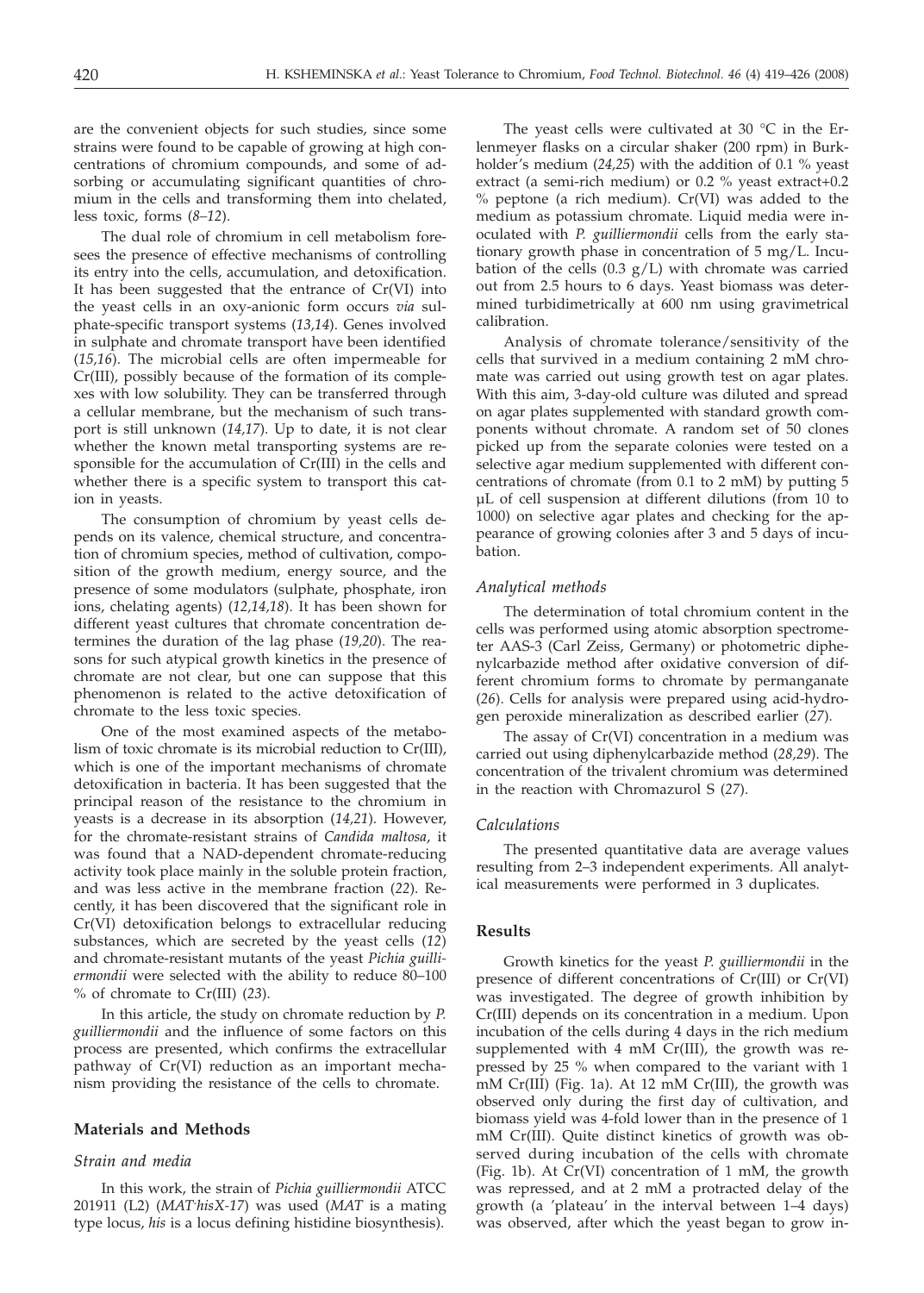tensively accumulating finally the same biomass, as in a medium without chromate (Fig. 1b).

When yeast cultures supplemented with the lowest (1 mM) concentration of chromium were compared, the



**Fig. 1**. The growth kinetics (a, b) and chromium accumulation (c, d) by *Pichia guilliermondii* L2 cells during incubation in sucrose-mineral medium supplemented with Cr(III) at 1, 4, 8 and 12 mM chromium (for a and c), and Cr(VI) at 0, 1 and 2 mM chromium (for b and d)

cells incubated in the presence of chromate were found to accumulate much more chromium (10-fold after incubation during 3.5 days) than those grown in the presence of Cr(III) (Figs. 1c and d). Similar to chromate-supplemented culture, a higher Cr(III) concentration in the medium resulted in an increased chromium content in the cells. In both cases, the major amount of chromium was retained in the medium. The difference in the kinetics of chromium accumulation in the cells was also revealed. In the presence of Cr(III), the cellular chromium increased gradually to the saturation level, contrary to chromate-supplemented cultures, where two-phase accumulation process was observed: the first with a positive slope in accumulation kinetics and the second one with a negative accumulation rate, which resulted in the decreased chromium content in the cells taken from the final (stationary) growth phase.

Restoration of the yeast growth after a protracted delay, observed for cultures with a higher chromate concentration, could suggest the appearance of the cells with a modified chromate resistance in the culture. Analysis of viability of the cells incubated for 3 days in the presence of 2 mM chromate showed that the number of living cells in the population decreased to 90 % of the initial count. However, the analysis of a random set of clones (50 representatives) which survived under the above mentioned cultivation conditions did not reveal any considerable change in sensitivity of the cells to chromate (the details of the test are described in section Materials and Methods).

The changes in chromium content in the medium and in the cells during incubation with different chromate concentrations were investigated. After incubation of the cells for 2 days in the presence of 0.5 mM chromate, no remaining Cr(VI) was detected in the culture liquid, and the cells accumulated only negligible quantities of chromium (Fig. 2). Moreover, only a very low concentration of the 'free' form of Cr(III) in extracellular medium was found, using the reaction with Chromazu-



**Fig. 2**. Chromium content in the medium and in *P. guilliermondii* L2 cells after incubation of the cells (0.3 g/L) for 2 days in sucrose-mineral medium supplemented with different chromate concentrations (0.5, 1.0, 1.5 and 2.0 mM):  $1$  – initial chromate level in the medium; 2 – chromium content in the cells; 3 – residual chromate concentration in a medium; 4 – 'free' form of Cr(III) in the medium (measured without mineralization of the sample)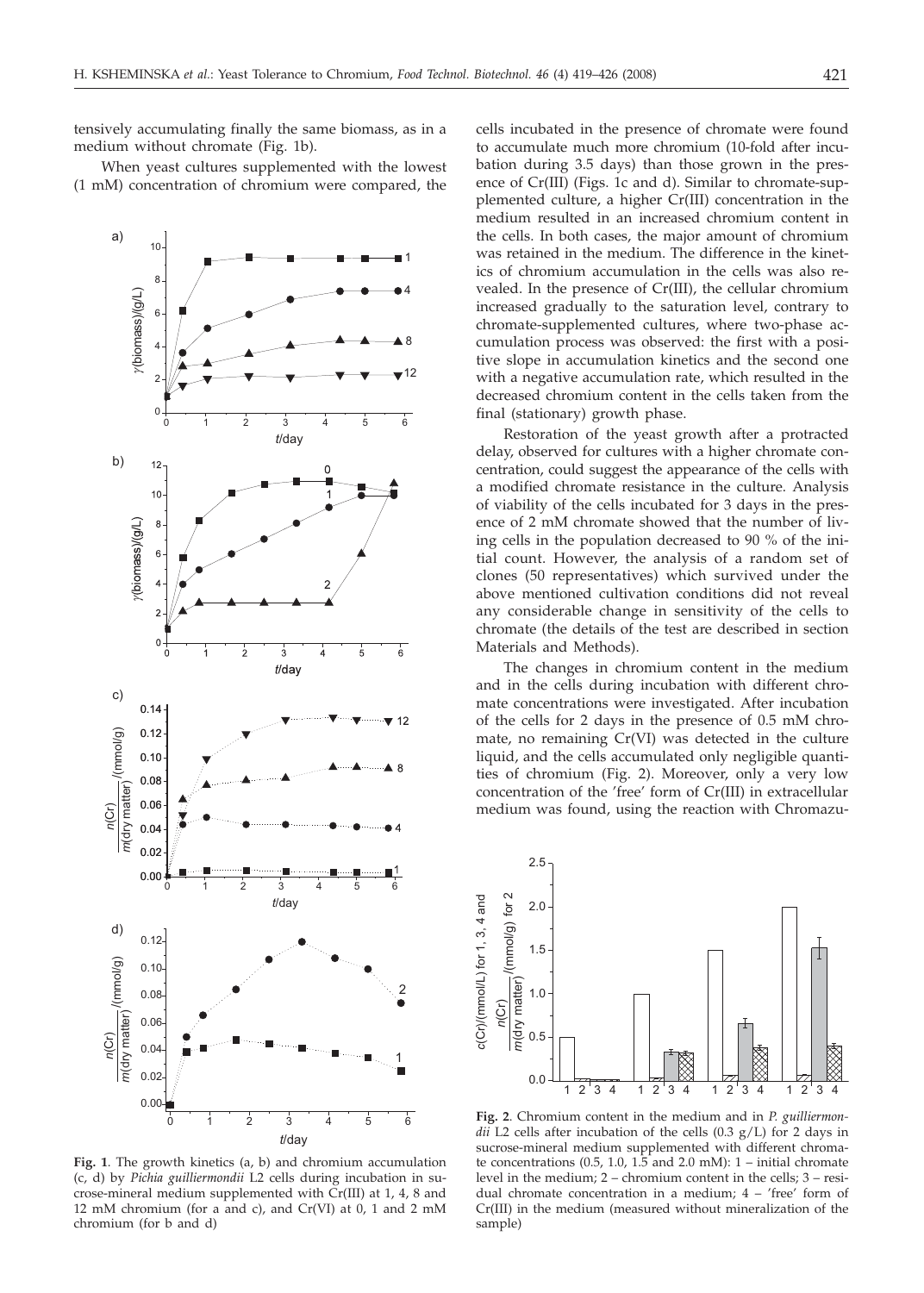rol S without mineralization of the sample. At higher concentrations of the added chromate (1–2 mM), Cr(VI) still remained in the culture; however, the total content of chromium in the culture liquid (without mineralization) and in the mineralized cells at all tested chromate concentrations was lower compared to the initial chromate level in the medium: the lower the concentration of chromate, the more expressed negative balance in chromium content in the cultures was observed.

Since the decreased levels of Cr(III) compared to the expected ones without mineralization of an extracellular medium were found, it is important to check a possible negative effect of chromate on Cr(III) assay. As shown earlier (*30*), chromate anions do not interfere with the determination of Cr(III) using the reaction with Chromazurol S in molar ratio of Cr(VI)/Cr(III) at least 14:1. The modified method for Cr(III) assay, converting chromium into triple complexes with Chromazurol S and detergents (SDS and CTMAB) (*27*) was used, and in this case any negative effects of chromate on Cr(III) assay in the similar ratio of Cr(VI)/ Cr(III) were not found. On the contrary, an insignificant over-estimating effect of chromate on Cr(III) assay (less than 7–8 %) was observed, probably due to a slight reduction of chromate to Cr(III) during the heating procedure for conversion of Cr(III) into the coloured complex with Chromazurol reagent (data not shown). Therefore, the presence of chromate in the analyzed samples could not explain an apparent 'decreased' Cr(III) content in the culture during chromate reduction. Moreover, at zero concentration of the remaining chromate in the culture (see variant with 0.5 mM chromate in Fig. 2), the pool of Cr(III), available for reaction with Chromazurol S, is the lowest.

It could be speculated that Cr(III) generated in an extracellular medium can exist in two forms: chelated species (unavailable for reaction with Chromazurol S) and 'free' species, and both are much less toxic than initial chromate. This could result in the restoration of the cell growth following a period of its repression. It was also supposed that an observed difference in chromium accumulation by the cells at different chromate level could be related to the difference in the ratio of different Cr(III) species formed in the extracellular medium. Moreover, stable chelated Cr(III) species, found recently in the yeast cultures (*12*), could render chromium unavailable for the yeast cells.

To find out the reasons for atypical growth kinetics in the presence of chromate and a 'negative' balance between the added chromate and the chromium detected in the culture liquid and in the cells, the changes in Cr(VI) and Cr(III) concentration were analysed during incubation of *P. guilliermondii* cells at different concentrations (1 and 2 mM) of chromate (Figs. 3a and b). It was revealed that in the presence of 1 mM chromate in the medium, the decrease of the Cr(VI) concentration, due to its active reduction, coincided with the phase of the growth delay and resulted in a gradual accumulation of Cr(III) in the culture liquid. With increasing duration of incubation, a substantial drop in both Cr(VI) and 'free' Cr(III) concentration was observed, followed by the restoration of the growth when neither Cr(VI) nor 'free' Cr(III) were found in the medium. Taking into consider-

ation that the amount of chromium in the cells was usually only 4–6 % of the initial chromate content, it can be concluded that a great part of extracellular Cr(III) can exist in strongly chelated form, unavailable for reaction with Chromazurol S (*12*). In the presence of 2 mM chromate, the growth of the yeast cells and the reduction of Cr(VI) were strongly decreased, obviously as a result of repression of metabolic processes by a higher level of toxic chromate.

The presented results suggest that the formed Cr(III) binds into complexes with extracellular metabolite(s) and becomes unavailable for the reaction with Chromazurol S. After acidic-oxidative mineralization of the culture liquid, taken on the third day of cultivation, 89–100 % of the initial amount of chromium, added to the medium as chromate, were detected.

It can be suggested that the formation of organo- -chromium(III) complexes makes the chromium less available to the cells, which could result in the restoration of yeast growth. To verify this hypothesis, the influence of naturally chelated Cr(III) on the growth of *P. guilliermondii* cells (Fig. 4) was studied. A culture liquid was used as a source of chelated Cr(III) obtained from a 3-day-old



**Fig. 3.** Dynamics of the yeast growth and chromate reduction by *P. guilliermondii* L2 cells incubated with (a) 1 mM and (b) 2 mM chromate. Chromate reduction was characterized by measuring in the extracellular medium the residual concentration of chromate and the concentration of the 'free' form of Cr(III) available in the reaction with Chromazurol S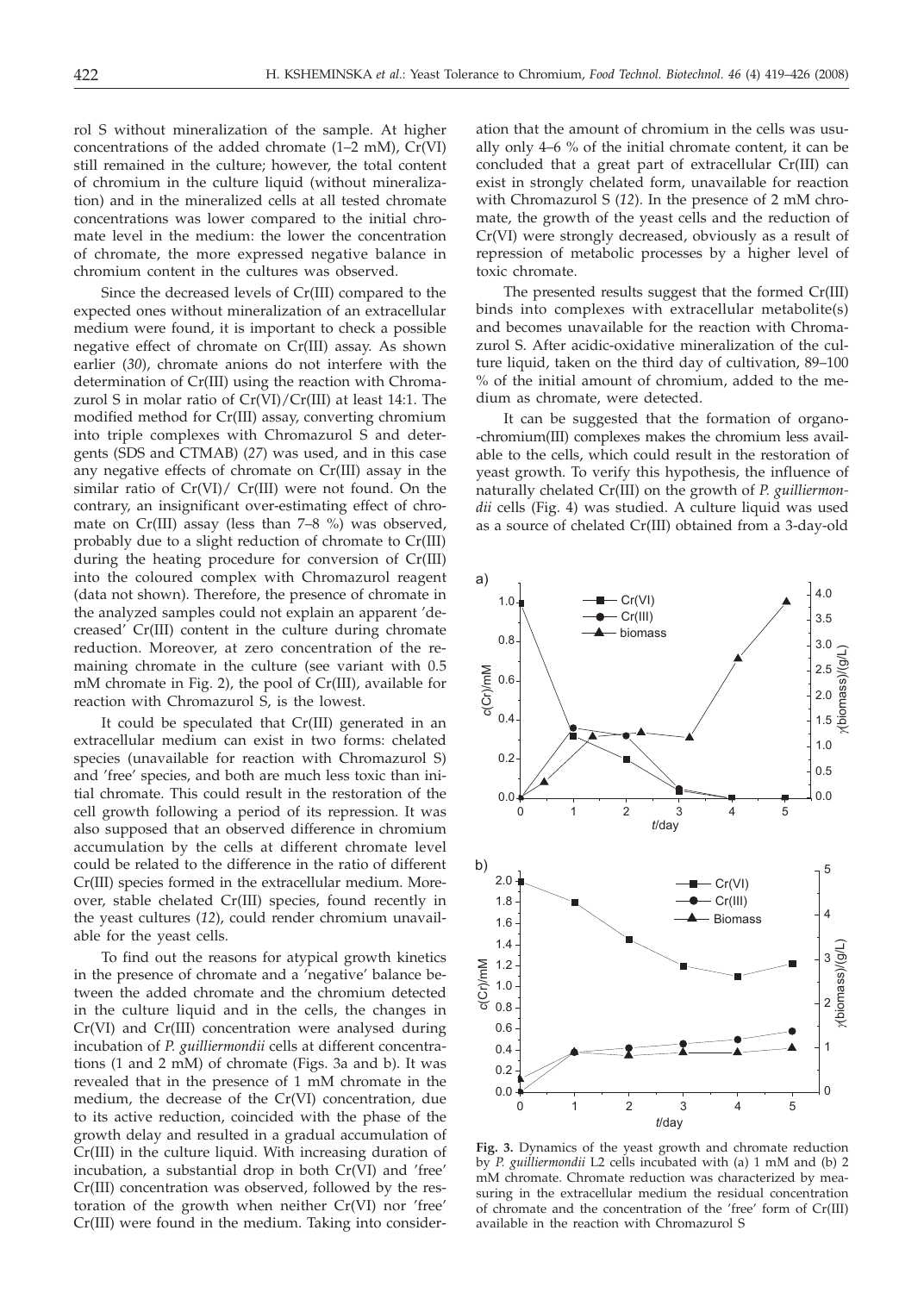

**Fig. 4.** Influence of different chromium species (0.5 mM) on the growth of *P. guilliermondii* L2 cells: 1 – control (without chromium), 2 – chromate, 3 – Cr(III) sulphate, 4 – culture liquid taken from 3-day-old culture with completely reduced 0.5 mM chromate (a source of Cr(III) biocomplexes)

culture after complete reduction of 0.5 mM chromate. In control, the incubation of the cells was carried out in the presence of 0.5 mM Cr(III) or Cr(VI) added in the form of inorganic compounds (sulphate or potassium salts, respectively). It was observed that natural Cr(III) chelate(s) did not repress the growth of the yeast, and after 3 days of incubation the cells contained only a negligible amount of chromium (0.005 mmol/g), suggesting that the cells took up the formed Cr(III) biocomplexes very inefficiently. Thus, the extracellular reduction of chromate to a less toxic Cr(III), which is not able to enter the cell in the form of organo-complexes, can predetermine the resistance of the yeast cells to chromate and restoration of the growth after the lag phase. As it has been shown earlier (*12*), such complexes have a negative charge (they bind strongly with anion exchange resin), and this characteristic can explain the inability of the formed Cr(III) biocomplexes to be adsorbed by negatively charged cellular barrier of the yeast cell.

In a previous study (*31*) it has been demonstrated that sensitivity of yeast cells to chromate during incubation in a medium with urea is substantially higher than when using ammonium sulphate as a nitrogen source. Fig. 5 shows growth yield, medium pH value, and cellular chromium content during incubation of the yeast cells with 0.5 mM chromate in the medium, supplemented with urea or ammonium sulphate as the nitrogen source. In the presence of ammonium sulphate, the yeast growth was fully recommenced after 1 day of incubation, and neither Cr(VI) nor 'free' Cr(III) was found in the medium. It is not clear why the yeast cells cultivated on ammonium sulphate as a source of nitrogen are more resistant to chromate. Three factors could be considered for explanation of this phenomenon: (*i*) as a structural analogue of chromate, sulphate ion can competitively repress chromate transport into the cells, preventing its toxic effect on the cellular metabolism; (*ii*) different chemical composition of the medium can affect distribution of Cr(III) species formed in the extracellular environment; (*iii*) due to a strong acidification of the medium



**Fig. 5.** Cell biomass, medium pH, and cellular chromium content after 1-day incubation of the yeast cells in sucrose medium supplemented with 0.5 mM chromate in the presence of urea or ammonium sulphate as nitrogen sources: 1 – urea; 2 – ammonium sulphate+urea; 3 – ammonium sulphate. Biomass in controls (without chromate; in  $g/L$ ):  $1 - 7.51$ ;  $2 - 6.82$ ;  $3 - 5.40$ 

when ammonium is used as a source of nitrogen, more optimal conditions for chromate reduction and, possibly, for Cr(III) chelating are created, contrary to the urea medium. The first suggestion is based on the well known fact that sulphate and chromate are competitors for the same transport system. Based on this phenomenon, the positive selection procedure was developed for many microorganisms to isolate mutants with impaired sulphate transporters *(e.g. sul1*, *sul2*, and *sul3* mutants in the baker's yeast), collecting colonies resistant to chromate (or selenate) (*13*,*14*).

Dynamics of the yeast growth and chromate reduction by *P. guilliermondii* cells incubated with 0.5 mM chromate depending on a nitrogen source are presented in Figs. 6a and b, respectively. Chromate reduction was characterized by measuring the residual concentration of chromate in extracellular medium and the level of a 'free' Cr(III) available in the reaction with Chromazurol S. It is clearly seen that both chromate reduction and Cr(III) formation run more quickly on ammonium sulphate medium than in the presence of urea.

More detailed analysis of the influence of the source of nitrogen on chromate metabolism is presented in Table 1 and Fig. 5. Yeast cells were incubated for 1 day in the presence of 0.5 mM chromate in three types of medium containing: (*i*) urea, (*ii*) a mixture of urea and ammonium sulphate, and (*iii*) ammonium sulphate. In the presence of ammonium sulphate, cells were more resistant to chromate than in the presence of urea, and accumulated 3.6-fold less chromium in the cells. After 1 day of incubation in the presence of ammonium sulphate, chromate was completely reduced, while in the presence of urea it remained at 50 % of the initial level. In the presence of urea, 6–10 times higher levels of free Cr(III) were found, compared to ammonium sulphate medium. The assay of the balance of different chromium forms in the yeast culture allowed drawing the conclusion that in the presence of urea as a source of nitrogen not only the reduction of chromate, but also Cr(III) chelation is substantially lower, compared to ammonium sulphate medium.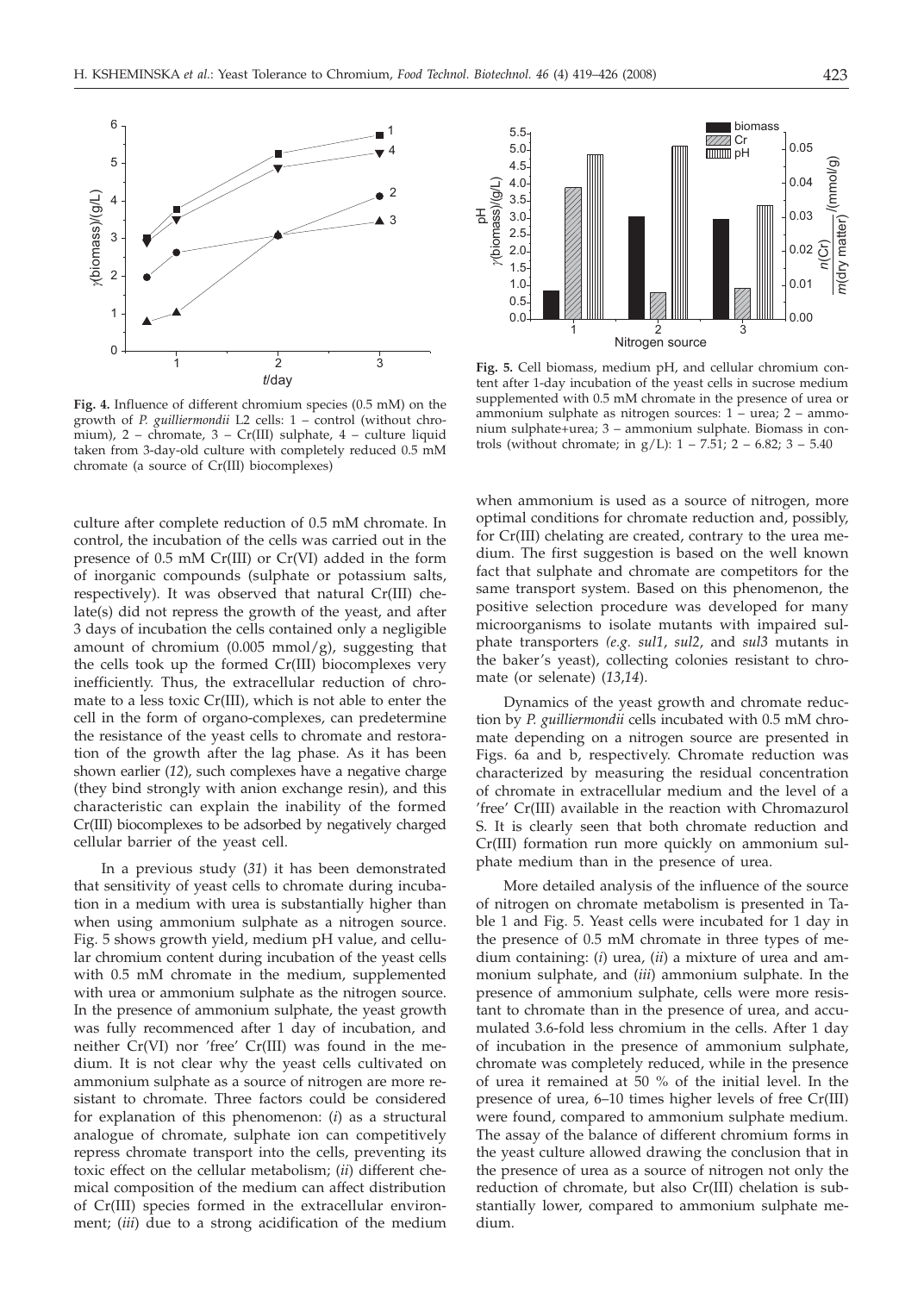

**Fig. 6.** Dynamics of (a) the yeast growth and (b) chromate reduction by *P. guilliermondii* L2 cells incubated with 0.5 mM chromate depending on a nitrogen source: 1 – residual Cr(VI), urea; 2 – formed 'free' Cr(III), urea; 3 – residual Cr(VI), ammonium sulphate; 4 – formed 'free' Cr(III), ammonium sulphate. Chromate reduction was characterized by measuring in the extracellular medium the residual concentration of chromate and the level of formed Cr(III) available in the reaction with Chromazurol S ('free' form)

Table 1. The reduction of chromate (0.5 mM) and Cr(III) chelation by the yeast *P. guilliermondii* grown for 1 day in the media supplemented with different nitrogen sources

| Nitrogen<br>source | c(Cr)/(mmol/L)    |                   |                                                    |                                        |                                          |
|--------------------|-------------------|-------------------|----------------------------------------------------|----------------------------------------|------------------------------------------|
|                    | Measured chromium |                   |                                                    |                                        |                                          |
|                    | $Tree' Cr(III)^*$ | Remained Cr(VI)   | Chromium accumulated<br>by the cells <sup>**</sup> | After mineralization<br>of the culture | Chelated Cr(III) in<br>culture liquid*** |
|                    |                   | З                 |                                                    |                                        | 6                                        |
| U                  | $0.120 \pm 0.010$ | $0.250 \pm 0.020$ | $0.032 \pm 0.003$                                  | $0.476 \pm 0.040$                      | 0.074                                    |
| $U+AS$             | $0.201 + 0.015$   | $\Omega$          | $0.024 + 0.002$                                    | $0.501 + 0.041$                        | 0.276                                    |
| AS                 | $0.020 \pm 0.002$ | 0                 | $0.009 \pm 0.001$                                  | $0.491 \pm 0.039$                      | 0.462                                    |

U – 17 mM urea; AS – 23 mM ammonium sulphate \*available in the reaction with Chromazurol S

\*\*recalculated per cells in 1 L ( $c/(mmol/L) = \frac{n(Cr)}{m(dry matter)}$ *<sup>m</sup>*(dry matter)/(mmol/g)·*g*(biomass)/(g/L))

\*\*\*calculated as a difference between column 5 and the sum of columns 2, 3 and 4

#### **Discussion**

Depending on a dose, chromium is a useful microelement, but it can be toxic at higher concentrations. That is why there should be effective mechanisms controlling its entry into the cells, assimilation and storage, and preventing its hyperaccumulation. Identification of the molecular components of these mechanisms is necessary for understanding not only the physiological need for this element, but also for estimating its potential toxicity. Such information is also important for genetic engineering of organisms, capable of removing this toxic element from polluted environment or synthesizing Cr(III) biocomplexes with potential pharmacological activity.

The obtained results suggest that the extracellular reduction of chromate to Cr(III) is an important mechanism which restores the yeast growth after a prolonged lag phase. During this period, chromium assimilation processes are switched on to transform toxic chromium species into less dangerous ones. The reduction of Cr(VI) to the less toxic Cr(III) is the basic mechanism of the resistance to chromate in bacteria (*13*). The resistance to chromate in yeasts can be caused by deficient sulphate transport (*16,32*) and by impaired chromium uptake by the cells (*21,33*). The role of reduction in the resistance of the yeast cells to chromate is yet to be studied. However, the yeast strain of *Candida* sp*.* RR1, capable of growing at high concentrations of chromate (2 mM), was described. The chromate resistance of this strain was correlated with the ability to reduce Cr(VI) (*10*). It was shown that NAD-dependent chromate-reductase activity of chromate-resistant *Candida maltosa* strains was associated with the soluble protein fraction and to a lesser extent with the membrane fraction (*22*). Recently, the extracellular chromate reduction has been shown to be characteristic not only for *P. guilliermondii*, but also for *Saccharomyces cerevisiae* and *Yarrowia lipolytica* (*12*). At the middle content of chromate in the medium, restoration of the growth after the protracted delay phase does not occur, and only a small part of chromium enters the cells (less than 7 %). At higher chromate concentrations, the lethal effect of chromate coincides with an inhibition of the cell redox activity as a result of cellular metabolism inhibition, in particular of energy supply. In favour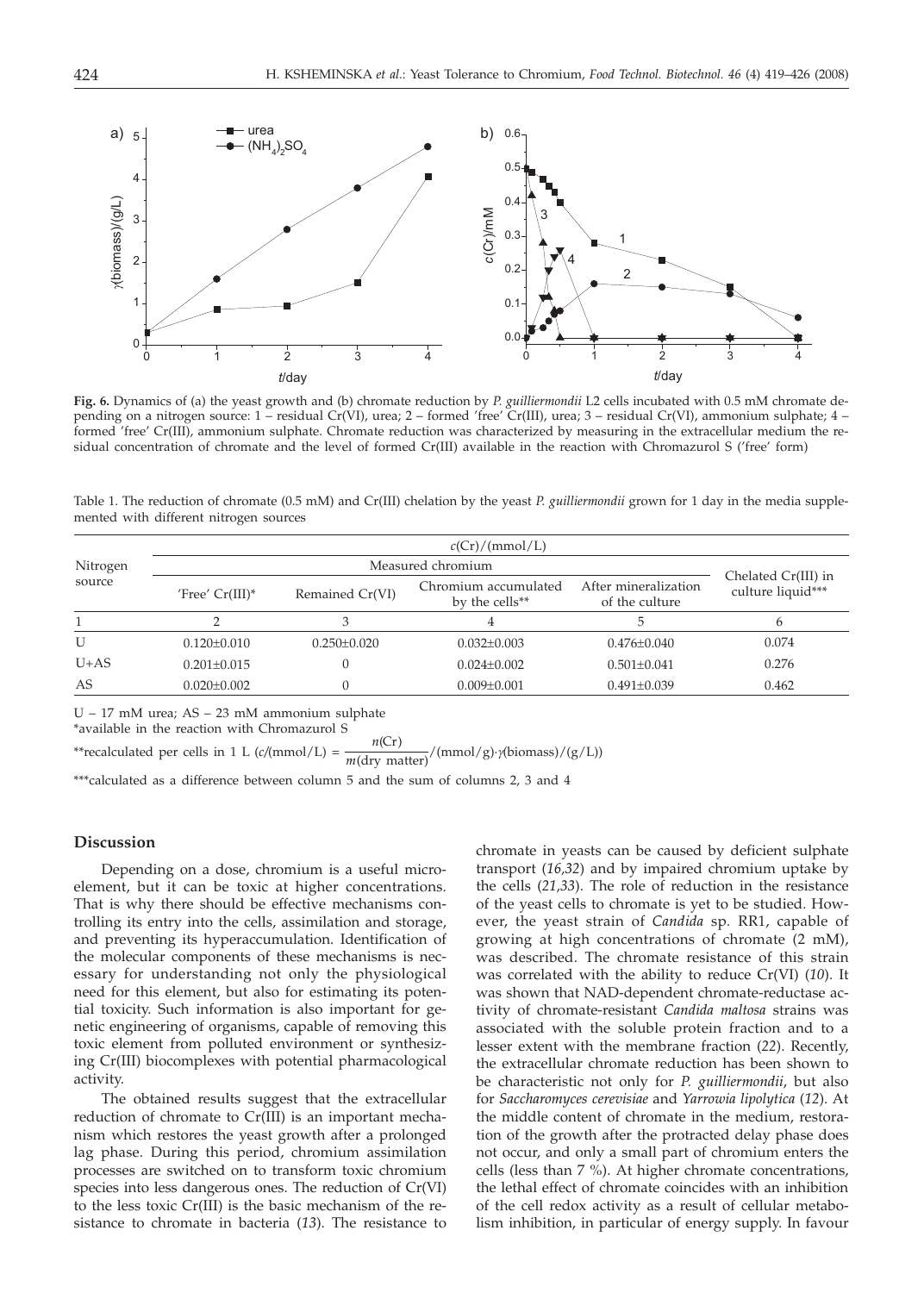of this hypothesis, a substantial inhibition of chromate- -reducing ability of the cells by sodium azide (a respiration inhibitor and a protonophore) was revealed (*12*).

A decline in Cr(VI) reduction as a result of Cr(III) accumulation in *Shewanella* cells was also described (*34*). However, in the presence of chelating agents, the level of reduction grew in proportion with the complexed Cr(III). It was discovered that Cr(III), generated during chromate reduction by *P. guilliermondii*, forms complexes with the extracellular metabolite(s). The chelation of Cr(III) increases the survival of the cells and strengthens the reduction of chromate. The formation of organo- -Cr(III) complexes during chromate reduction was studied in detail during the investigation of the effect of chromium on human organism (*35*). The formation of soluble organo-Cr(III) complexes during the reduction of chromate by bacteria was also demonstrated, and it was shown that some microorganisms were able to destroy such complexes, which resulted in absorption of  $Cr(III)$ on the cell wall (*36*). Chelated Cr(III) species discovered in *P. guilliermondii* are not absorbed by the cells, which results in the restoration of growth after transforming toxic chromate into less toxic Cr(III) complexes. As shown previously (*12*), such complexes have a negative charge (they bind with anionites) and this finding explains the inability to facilitate an uptake of Cr(III) biocomplexes by negatively charged cellular barrier of the yeast.

## **Conclusions**

Chromate-reducing capacity of the yeast cells depends on many factors, in particular on the source of nitrogen. The obtained results suggest that not only the chromate reduction, but also the chelation of the formed Cr(III) are inhibited in the medium with urea, compared to ammonium sulphate culture. The process of extracellular chromate reduction by the yeast cells and the nature of the formed organo-complexes require a more detailed study. This phenomenon could be useful for the development of microbial chromate reduction technologies and bioremediation processes. Evaluation of this problem would promote the application of the yeast cells for chromate bioremediation and its transformation to Cr(III) biocomplexes with potential pharmaceutical and nutritional importance.

## **References**

- *1.* J.B. Vincent, Recent advances in the nutritional biochemistry of trivalent chromium, *Proc. Nutr. Soc. 63* (2004) 41–47.
- *2.* P.A. Lay, A. Levina, Activation of molecular oxygen during the reactions of chromium (VI/V/IV) with biological reductants: Implications for chromium-induced genotoxicities, *J. Am. Chem. Soc. 27* (1998) 6704–6714.
- *3.* C.T. Dillon, P.A. Lay, A.M. Bonin, M. Cholewa, G.J.F. Legge, T.J. Collins, K.L. Kostka, Permeability, cytotoxicity and genotoxicity of chromium(V) and chromium(VI) complexes in V79 chinese hamster lung cells, *Chem. Res. Toxicol. 11* (1998) 119–129.
- 4. M. Cieślak-Golonka, Toxic and mutagenic effects of chromium(VI). A review, *Polyhedron, 15* (1995) 3667–3689.
- *5.* D. Bagchi, M. Bagchi, S.J. Stohs, Chromium(VI)-induced oxidative stress, apoptotic cell death and modulation of p53 tumor suppressor gene, *Mol. Cell Biochem. 222* (2001) 149– 158.
- *6.* D. Bagchi, S.J. Stohs, B.W. Downs, M. Bagchi, H.G. Preuss, Cytotoxicity and oxidative mechanisms of different forms of chromium, *Toxicology, 180* (2002) 5–22.
- *7.* E. Gaggelli, F. Berti, N. D'Amelio, N. Gaggelli, G. Valensin, L. Bovalini, A. Paffetti, L. Trabalzini, Metabolic pathways of carcinogenic chromium, *Environ. Health Persp.* (Suppl.), *110* (2002) 733–738.
- *8.* F. Baldi, A.M. Vaughan, G.J. Olson, Chromium(VI)-resistant yeast isolated from a sewage treatment plant receiving tannery wastes, *Appl. Environ. Microbiol. 56* (1990) 913–918.
- *9.* P. Krauter, R. Martinelli, K. Williams, S. Martins, Removal of Cr(VI) from ground water by *Saccharomyces cerevisiae*, *Biodegradation, 7* (1996) 277–286.
- *10.* R. Ramírez-Ramírez, C. Calvo-Méndez, M. Ávila-Rodríguez, J.F. Gutiérrez-Corona: Chromate Resistance and Reduction in a Yeast Strain Isolated from Industrial Waste Discharges. In: *Environmental Engineering and Health Sciences*, J.A. Raynal, J.R. Nuckols, R. Reyes, M. Ward (Eds.), Water Resources Publications, Englewood, CO, USA (2000) pp. 437–445.
- *11.* O. Muter, A. Patmalnieks, A. Rapoport, Interrelations of the yeast *Candida utilis* and Cr(VI): Metal reduction and its distribution in the cell and medium, *Process Biochem. 36* (2001) 963–970.
- *12.* H.P. Ksheminska, T.M. Honchar, G.Z. Gayda, M.V. Gonchar, Extra-cellular chromate-reducing activity of the yeast cultures, *Central Eur. J. Biol. 1* (2006) 137–149.
- *13.* C. Cervantes, J. Campos-García, S. Devars, F. Gutiérrez- -Corona, H. Loza-Tavera, J.C. Torres-Guzmán, R. Moreno-Sánchez, Interactions of chromium with microorganisms and plants, *FEMS Microbiol. Rev. 25* (2001) 335–347.
- 14. P. Raspor, M. Batič, P. Jamnik, D. Josić, R. Milačič, M. Pas, M. Recek, V. Režić-Dereani, M. Skrt, The influence of chromium compounds on yeast physiology (A review), *Acta Microbiol. Immunol. Hung. 47* (2000) 143–173.
- *15.* H. Cherest, J.C. Davidian, D. Thomas, V. Benes, W. Ansorge, Y. Surdin-Kerjan, Molecular characterization of two high affinity sulfate transporters in *Saccharomyces cerevisiae*, *Genetics, 145* (1997) 627–635.
- *16.* F.W. Smith, M.J. Hawkesford, I.M. Prosser, D.T. Clarkson, Isolation of cDNA from *Saccharomyces cerevisiae* that encodes a high affinity sulphate transporter at the plasma membrane, *Mol. Gen. Genet. 247* (1995) 709–715.
- *17.* S. Srivastava, S. Prakash, M.M. Srivastava, Studies on mobilization of chromium with reference to its plant availability – Role of organic acids, *BioMetals, 12* (1999) 201–207.
- *18.* P. Kaszycki, D. Fedorovych, H. Ksheminska, L. Babyak, D. Wójcik, H. Koloczek, Chromium accumulation by living yeast at various environmental conditions, *Microbiol. Res. 159* (2004) 11–17.
- *19.* J. Wang, Z. Mao, X. Zhao, Response of *Saccharomyces cerevisiae* to chromium stress, *Process Biochem. 39* (2004) 1231– 1235.
- 20. O.G. Lozovaia, T.P. Kasatkina, V.S. Podgorskii, Effect of chromium(VI) on the growth physiology and sorption capacity of yeast, *Mikrobiol. Z. 66* (2004) 43–50 (in Ukrainian).
- 21. K. Czakó-Ver, M. Batič, P. Raspor, M. Sipiczki, M. Pesti, Hexavalent chromium uptake by sensitive and tolerant mutants of *Schizosaccharomyces pombe*, *FEMS Microbiol. Lett. 1* (1999) 109–115.
- *22.* R. Ramírez-Ramírez, C. Calvo-Méndez, M. Ávila-Rodriguez, P. Lappe, M. Ulloa, R. Vázquez-Juárez, J.F. Gutiér-